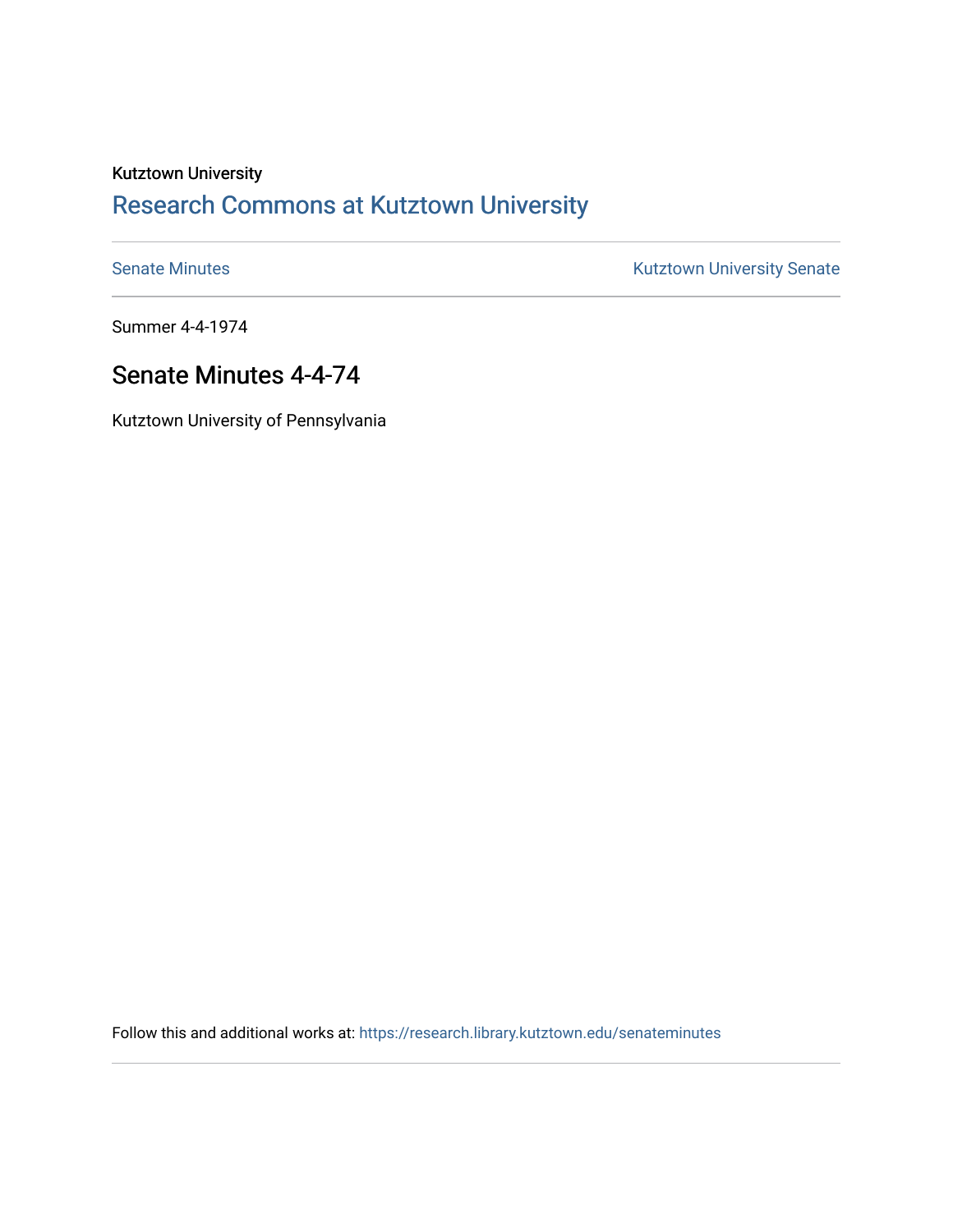### Commonwealth of Pennsylvania Kutztown State College Kutztown, Pennsylvania

## Minutes of the Faculty Senate Meeting April 4, 1974

The Faculty Senate met on Thursday, April 4, 1974, in the Library Science Reading Room, Rohrbach Library, at  $\mu:$  00 p.m.

Present were: Prof. Clarence Arnold, Prof. Betty Bartlett, Dr. Walter Bleckmann, Prof. Mary Burkett, Dr. Kenneth Cook, Dr. Constance Dent, Vice President Dodson Dreisbach, Dr. Arnold Newman for Dr. Edward Evans, Prof. Joseph Gallo, Dr. Gordon Goldberg, Prof. William Klucsarits, Dr. William Laurita, Dr. Gilbert Mc-Klveen, Prof. Carol Mann, Dean Mary Mobley, Dr. George Monroe, Prof. Margaret Morris, Prof. Samuel Ottinger, Dean Dennis Roth, Prof. Thomas Sanelli, Dr. Edwin Schatkowski, Prof. John Scott, Dr. Frank Siekmann, Prof. Floyd Stauffer, Dr. Ruth Stickney, Dr. Walter Warzeski, Dr. Glenn Webb and guests Dean Paul Drumm, Dr. Raymond Lucas, Dr. Norwood Lawfer, Biology; Dr. Robert Fina, Director, Ede. T.V.; Prof. Richard Grabowski, Speech and Theatre; Ronald Perry, student; Robert J. Magee, SGB .

Prof. Arnold moved that the minutes of the March 7, 1974, meeting be approved. The motion was seconded by Dr. Stickney and carried.

#### ANNOUNCEMENTS

1. Chairman Monroe announced that because of the illness of Dr. Evans, Dr. Newman will act as Senate secretary for this meeting.

2. The Executive Committee of the Faculty Senate will meet April 24 at 9 a.m. to draw up the agenda for the May meeting. Chairman Monroe asked that Senators reserve Thursday, May 9, at  $\downarrow$  p.m. for any continuation as required by the May meeting.

*3.* Prof. Ottinger announced that the deadline for nomination of Senators-atlarge would be April 17 or as soon thereafter as possible. He urged each department that had not done so to nominate one person from within the department and one from outside the department.

 $\mu$ . Chairman Monroe announced that all amendments to the Student Bill of Rights which had been approved by the Board of Trustees had been distributed to the members of the Senate in the mailing for the April meeting.

5. Dr. Webb announced that Ecos is planting American elm trees in this area and that three small trees were still available for Senators to pick up if they wished to do so.

6. Dean Drumm announced that the Graduate Council has been reorganized and its first meeting to conduct business will be April 19. Dean Drumm was named Chairman and Prof. Mary Mobley Vice chairman of the Graduate Council. COMMITTEE REPORTS

The chairpersons of the Standing Committee on Faculty Affairs and the Ad Hoc Committee on Life Experience and College Credit indicated that their reports would be given at the May meeting.

## UNFINISHED BUSINESS

The question of An 190 has been resolved without needing to take action and the motion concerning the course offering, tabled at the March meeting, was allowed to die on the table.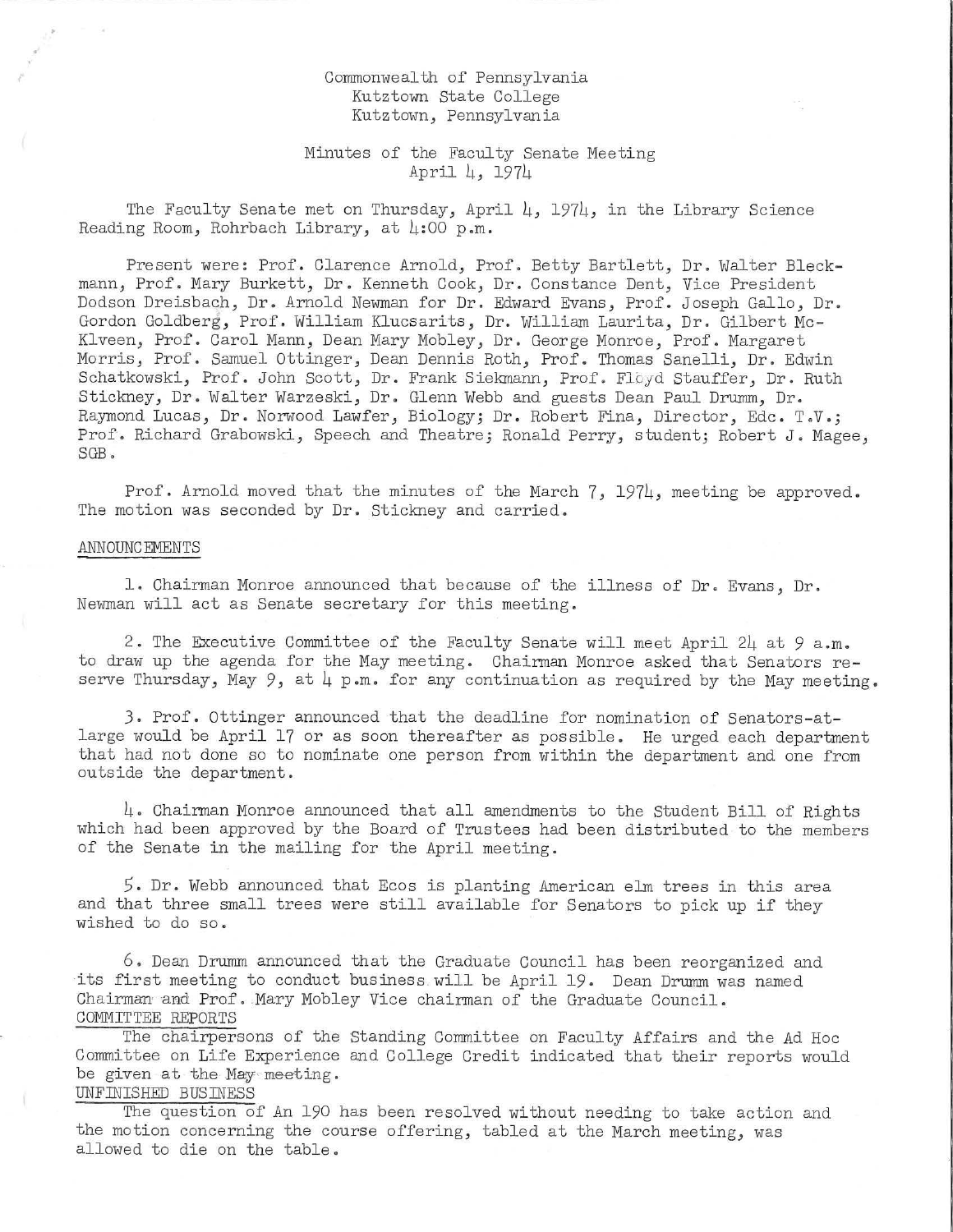#### NEW BUSINESS

1. Control of curricular expansion

Dr. McKlveen moved that the Standing Committee on Curricular Affairs of the Faculty Senate study available data regarding the offering of courses at Kutztown State College over recent years and that it return recommendations to the Senate regarding the control of curricular expansion. The motion was seconded by Dean Roth.

Dr. McKlveen moved to amend the motion to send the matter to the collegewide Curriculum Committee rather than the Standing Committee on Curricular Affairs \*of the FacultynSenate. mDeannRoth seconded the motion.

After further discussion, and indications that such a study had already been undertaken, Dr. Goldberg moved to table both the motion and the amendment. The motion was sec onded by Dr. Webb and it carried.

2. Streamlining of curricular approval procedure

Prof. Ottinger moved that the Faculty Senate Curricular Affairs Standing Committee investigate the problem of speeding the flow of curricular proposals through the normal channels and that the committee report its recommendations to the Faculty Senate no later than the November 1974 meeting. The motion was seconded by Prof. Scott. The motion was defeated.

*3.* Establishing a surrogate committee to oversee academic aspects of Continuing Education proposals

Prof. Burkett moved to approve the first section of the following pro-<br>posal:

a. That all proposals for Continuing Education courses be reviewed for academic appropriateness and approved for offering by a committee consisting of the Director of Continuing Education and four other individuals, two of whom will be elected by the Faculty Senate, and two of whom will be elected by the Curriculum Committee. These faculty membersewill hold two-year terms, one being elected by each group in September of alternating years. The guidelines to be used by the committee as well as the structure of the operation will be approved by the Curriculum Committee and the Faculty Senate no later than September 15, 1974.

No limitation in the administration of Continuing Education is implied for the time prior to the approval of the above procedures, but all proposals put into effect in the interval shall be reviewed by the above committee.

b. That this motion be studied by the Academic Affairs Standing Committee of the Faculty Senate, and that its recommendations be reported at the May meeting of the Senate.

The motion was seconded by Prof. Scott. Prof. Stauffer moved that the matter be referred to the Faculty Senate Academic Affairs Standing Committee. The motion was seconded by Prof. Bartlett and was passed.